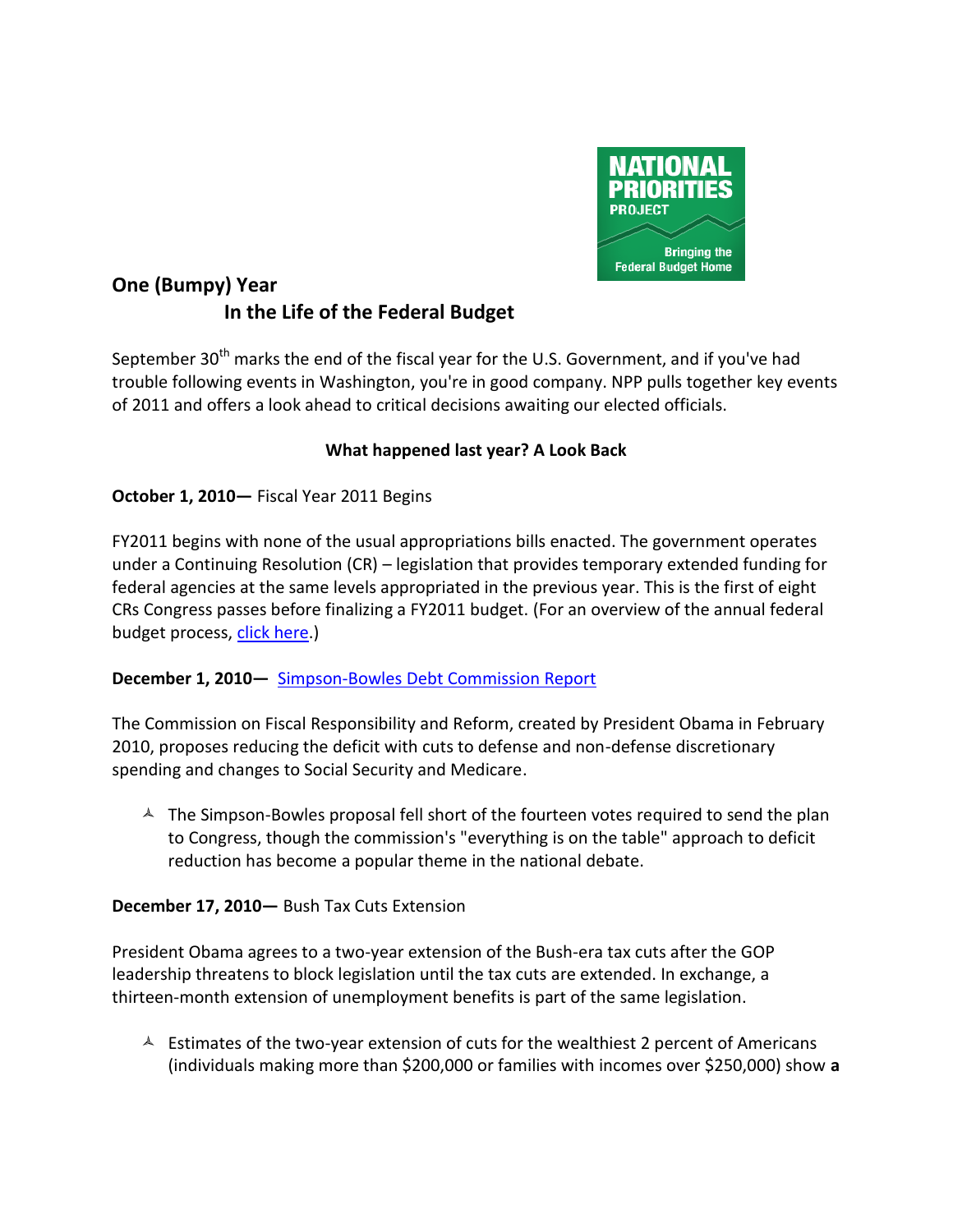**cost to the government of \$74 billion**, while extending the tax cuts for all income levels **adds \$268 billion to national debt.**

 $\uparrow$  If they're extended for another ten years after 2012, the cost of tax cuts for the **wealthiest two percent is \$600 billion**, while retaining the cuts for all taxpayers would cost **more than \$1.7 trillion**.

| 2010                           |                 |                               |  |  |  |
|--------------------------------|-----------------|-------------------------------|--|--|--|
| <b>October</b>                 | <b>November</b> | <b>December</b>               |  |  |  |
| <b>FISCAL YEAR 2011 BEGINS</b> |                 | Second FY11 CR maintains 2010 |  |  |  |
| No budget in place             |                 | levels through 12/18/10       |  |  |  |
| First FY11 CR maintains 2010   |                 | Third FY11 CR maintains 2010  |  |  |  |
| levels through 12/3/10         |                 | levels through 12/23/10       |  |  |  |
|                                |                 | Fourth FY11 CR maintains 2010 |  |  |  |
|                                |                 | levels through 3/4/11         |  |  |  |
|                                |                 | <b>BUSH TAX CUTS extended</b> |  |  |  |
|                                |                 | <b>Simpson-Bowles Debt</b>    |  |  |  |
|                                |                 | <b>Commission Report</b>      |  |  |  |

# **February 14, 2011—** [President Obama's FY2012 Budget Request](http://nationalpriorities.org/en/publications/2011/presidents-budget-fy2012/)

The Obama Administration requests \$3.7 trillion for FY2012 (the fiscal year beginning October 1, 2011), including \$1.24 trillion in discretionary spending and a projected deficit of \$1.06 trillion. To create jobs and stimulate the economy, the President proposes a \$500 billion investment in infrastructure and transportation over ten years.

### **April 8, 2011—** [Agreement on the Fiscal Year 2011 Budget](http://nationalpriorities.org/en/publications/2011/analysis-fiscal-year-2011-budget-agreement/)

Six months into the 2011 fiscal year, President Obama and Congressional Republicans agree on a budget. The deal cuts \$40 billion from non-security discretionary spending relative to 2010 levels, plus imposes an across-the-board 0.2 percent reduction in all non-security programs.

### **April 5-15, 2011—** [House Budget Resolution for Fiscal Year 2012](http://nationalpriorities.org/en/publications/2011/defining-fy2012-budget-debate/)

House Budget Committee Chairman Paul Ryan (R-WI) releases "Path to Prosperity," his budget proposal for FY2012, with projections through FY2021. The proposal passes the House after only four hours of debate. Key provisions include:

- $\textsuperscript{4}$  A five-year cap on non-security discretionary spending at 2008 levels and increases in security funding for each year of the next decade.
- $\uparrow$  A reduction in the top income tax rates for corporations and individuals from 35 percent to 25 percent.
- $\triangle$  Significant cuts and policy reform within the major entitlement programs Social Security, Medicare and Medicaid.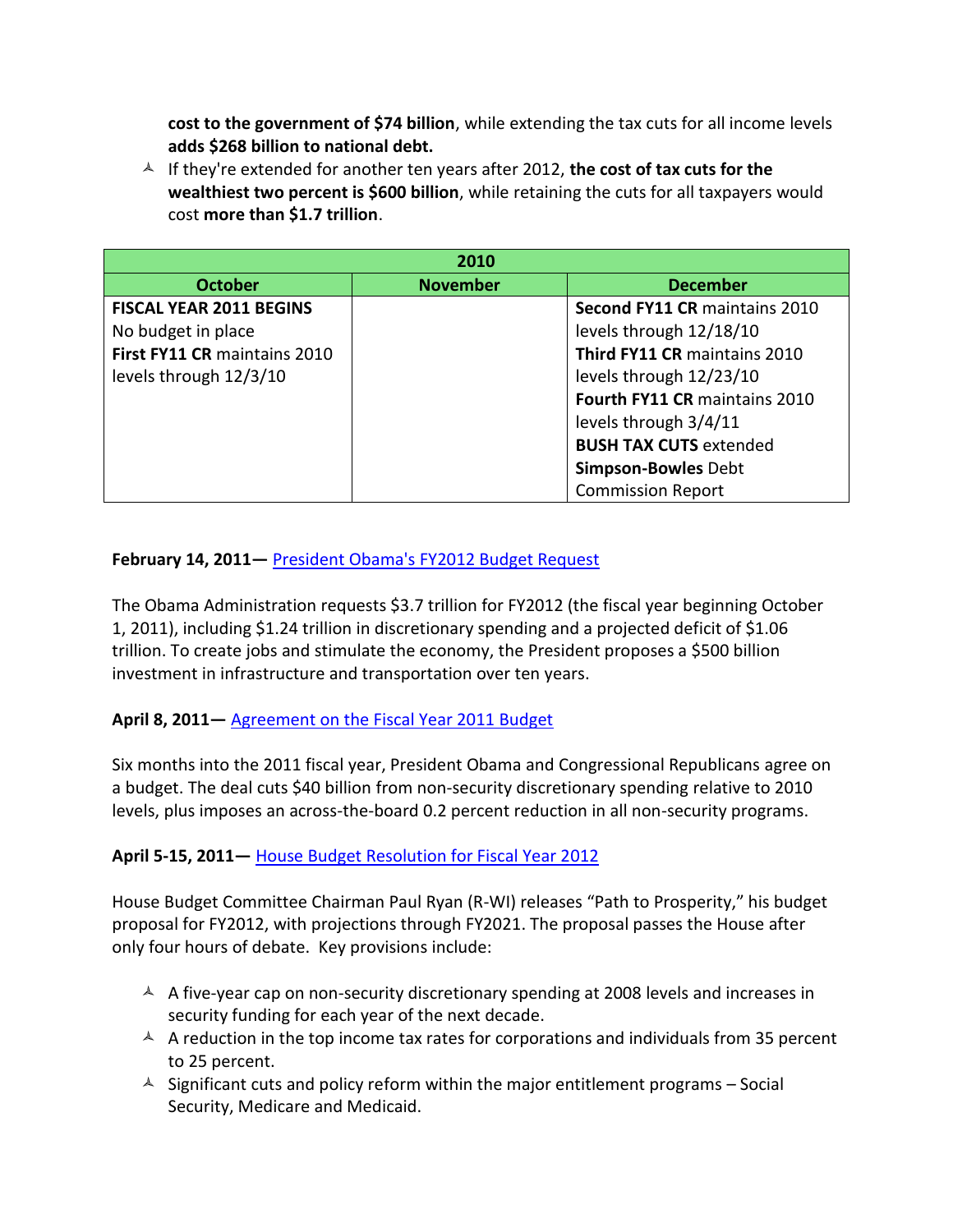### **By 2021, the Ryan plan would add \$5.1 trillion to federal debt, with a \$400 billion budget deficit in 2021 alone.**

### **April 5-15, 2011—** Congressional Progressive Caucus (CPC) releases ["People's Budget"](http://nationalpriorities.org/en/publications/2011/defining-fy2012-budget-debate/)

The CPC's plan reduces defense spending, increases non-defense discretionary spending and raises taxes on the wealthiest Americans and corporations. The CPC's budget proposal is offered as an amendment to the House Budget Resolution, but fails by a vote of 77-347.

# **The CPC plan would add \$2.3 trillion to federal debt and yield a budget surplus of \$30 billion by Fiscal Year 2021.**

# **May 25, 2011—** Senate Votes on Budget Proposals

Unlike the House, the Senate fails to enact a FY2012 budget resolution. It votes on four different proposals, and rejects all of them. There was no plan at all proposed by the Senate Budget Committee and, in the Democratic-controlled Senate, the President's budget proposal received *zero* votes.

| 2011           |                       |                   |                                 |            |      |  |  |  |
|----------------|-----------------------|-------------------|---------------------------------|------------|------|--|--|--|
| <b>January</b> | <b>February</b>       | <b>March</b>      | <b>April</b>                    | <b>May</b> | June |  |  |  |
|                | <b>PRESIDENT'S</b>    | Fifth FY11 CR     | Sixth FY11 CR cuts \$6 billion  |            |      |  |  |  |
|                | <b>BUDGET REQUEST</b> | cuts \$4 billion  | through $4/8/11$                |            |      |  |  |  |
|                | for Fiscal Year 2012  | through $3/18/11$ | Seventh FY11 CR cuts \$2        |            |      |  |  |  |
|                |                       |                   | billion through 4/15/11         |            |      |  |  |  |
|                |                       |                   | Eighth FY11 CR cuts \$28        |            |      |  |  |  |
|                |                       |                   | billion through 9/30/11         |            |      |  |  |  |
|                |                       |                   | FY11 BUDGET PASSED, \$40        |            |      |  |  |  |
|                |                       |                   | billion below 2010 levels       |            |      |  |  |  |
|                |                       |                   | Rep. Ryan introduces "Path      |            |      |  |  |  |
|                |                       |                   | to Prosperity" for FY2012       |            |      |  |  |  |
|                |                       |                   | <b>CPC</b> introduces "People's |            |      |  |  |  |
|                |                       |                   | Budget" for FY2012              |            |      |  |  |  |

### **August 2, 2011—** [Debt Ceiling Deal and the Super Committee](http://www.facebook.com/notes/national-priorities-project/analysis-of-the-debt-ceiling-deal-the-budget-control-act-of-2011/10150337402424924)

At the eleventh hour and facing a government shutdown and debt default, President Obama and Congressional leaders reach a deal on raising the debt ceiling. **The Budget Control Act of**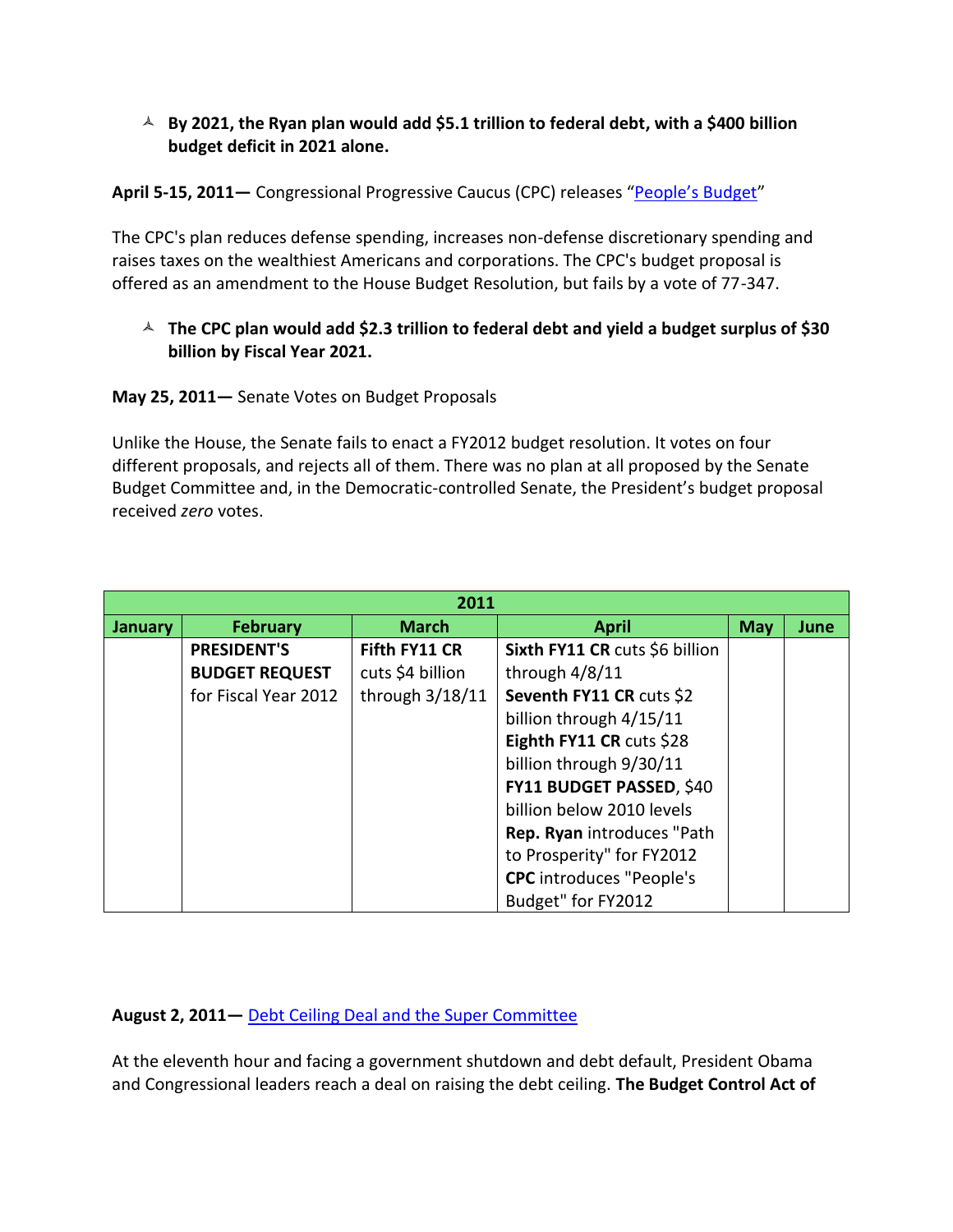**2011 places annual caps on discretionary spending to generate \$917 billion in savings by 2021.**

- $\blacktriangle$  The legislation creates the Joint Select Committee on Deficit Reduction (the "Super Committee") comprised of six Senators and six Representatives evenly divided between Democrats and Republicans. **They are tasked with finding a minimum of \$1.2 trillion in additional cuts over ten years**.
- $\textstyle\bigwedge^2$  If the Super Committee fails to meet this target by November 23, 2011, or if Congress fails to enact the Super Committee proposal by December 23, 2011, then it triggers "sequestration"— automatic across-the-board cuts split 50/50 between defense and non-defense programs.

# **September 8, 2011—** President Obama Proposes **[American Jobs Act](http://nationalpriorities.org/en/blog/2011/09/21/American_Jobs_Act_Scoop/)**

The President releases a jobs bill to address the weak economy and persistent unemployment. His proposal includes cuts to payroll taxes, a \$4,000 tax credit for employers who hire the longterm unemployed, investments in infrastructure and funds to prevent teacher layoffs and retain police officers and firefighters. He implores Congress: "Pass this bill now." Neither the Senate nor the House takes up the legislation.

**September 19, 2011—** President's Plan for Economic Growth and Deficit Reduction

President Obama unveils his long-term proposal for closing the budget deficit, **a plan that would create \$3.2 trillion in savings over the coming decade**. The President proposes:

- $\overline{A}$  Trimming \$248 billion from Medicare, making administrative changes to Medicaid and modifying a host of smaller programs like agricultural subsidies.
- $\sim$  Accruing \$1.1 trillion in savings from the drawdown in Iraq and Afghanistan.
- $\blacktriangle$  Allowing the Bush tax cuts to expire for the wealthiest 2 percent of Americans, closing loopholes and ending tax policies that favor certain sectors, like oil and coal.

| 2011                             |                              |                                |  |  |  |  |
|----------------------------------|------------------------------|--------------------------------|--|--|--|--|
| <b>August</b>                    | <b>September</b>             | <b>October</b>                 |  |  |  |  |
| <b>DEBT CEILING RAISED -</b>     | The President introduces     | <b>FISCAL YEAR 2012 BEGINS</b> |  |  |  |  |
| Budget Control Act cuts \$917    | American Jobs Act and Plan   | No budget in place             |  |  |  |  |
| billion over 10 years            | for Economic Growth and      |                                |  |  |  |  |
| <b>Super Committee Appointed</b> | <b>Deficit Reduction</b>     |                                |  |  |  |  |
| Must cut \$1.2 trillion over 10  | First FY12 CR maintains 2011 |                                |  |  |  |  |
| years and vote by 11/23/11       | levels through 11/18/11      |                                |  |  |  |  |